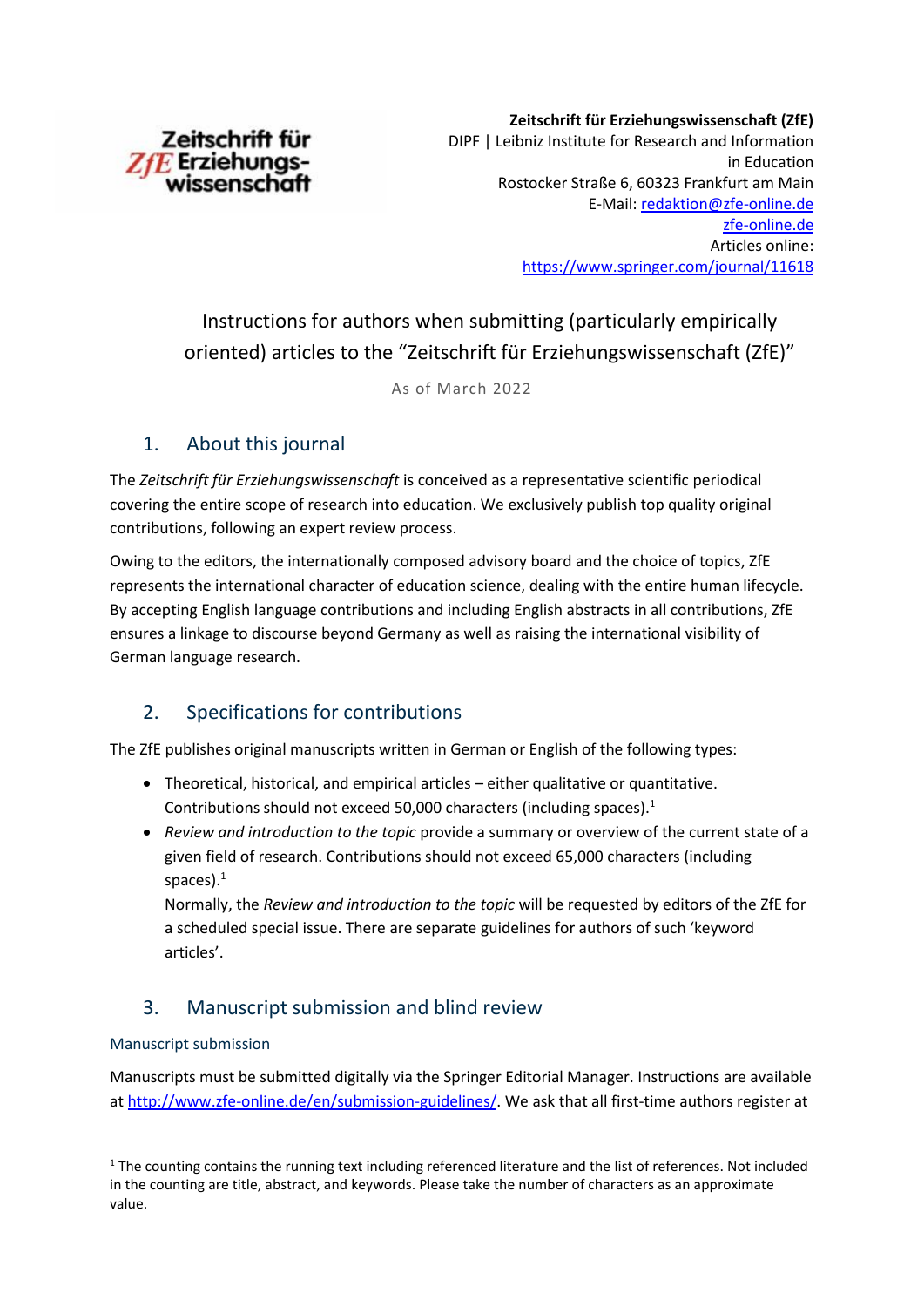<http://www.editorialmanager.com/zfer>and upload their manuscripts there. For any problems or question with the online system please do not hesitate to contact the editorial office at [redaktion@zfe-online.de.](mailto:redaktion@zfe-online.de)

The following must be uploaded:

- A cover page:
	- o with the article title in the language of the article (German or English)
	- o all author's names with title
	- o entire contact details of all authors (title, first and surnames, research institution or place of employment, mailing, and email address)

Journals listed by Clarivate in the Web of Science (Social Science Citation Index and Emerging Sources Citation Index) require authors to make the following statement/declaration on the title page of their manuscript as paragraph:

- o Conflict of Interest
- o Funding

The [Springer website i](https://www.springer.com/journal/11618/submission-guidelines#Instructions%20for%20Authors_Conflicts%20of%20Interest%20/%20Competing%20Interests)nforms you about necessary statements/declarations.

- The anonymous manuscript contains:
	- o The title of the article in German and English
	- o An article abstract in both German and English with a maximum length of 1,200 characters each
	- o Three to five keywords in German and English
	- $\circ$  Please mark in the manuscript where tables and figures should be included, but do not embed them in the manuscript file.
	- o A full list of references (important: bibliographic references must conform to ZfE style), please see paragraph 5 and 6 for more details
- Tables:
	- o A separate Word document containing all tables
- Figueres:
	- o Separate document(s) containing all figures in highest quality format possible
- Appendices, if applicable:
	- o in one or more separate documents
	- o Mostly, appendices will be published as supplemental online material.

Unfortunately, we must return incomplete manuscript submissions.

### Statement of originality and transfer of rights

- The ZfE publishes original works only.
- Upon submission the author(s) must declare that the manuscript has not already been published or submitted elsewhere for publication.
- The author(s) also acknowledge(s) that they are the sole author(s) of the manuscript and that, under copyright law, the rights of no third party are infringed.
- In the same vein, user rights of accepted manuscripts (print and online) are exclusively transferred to the Springer publishing house via the ZfE editors.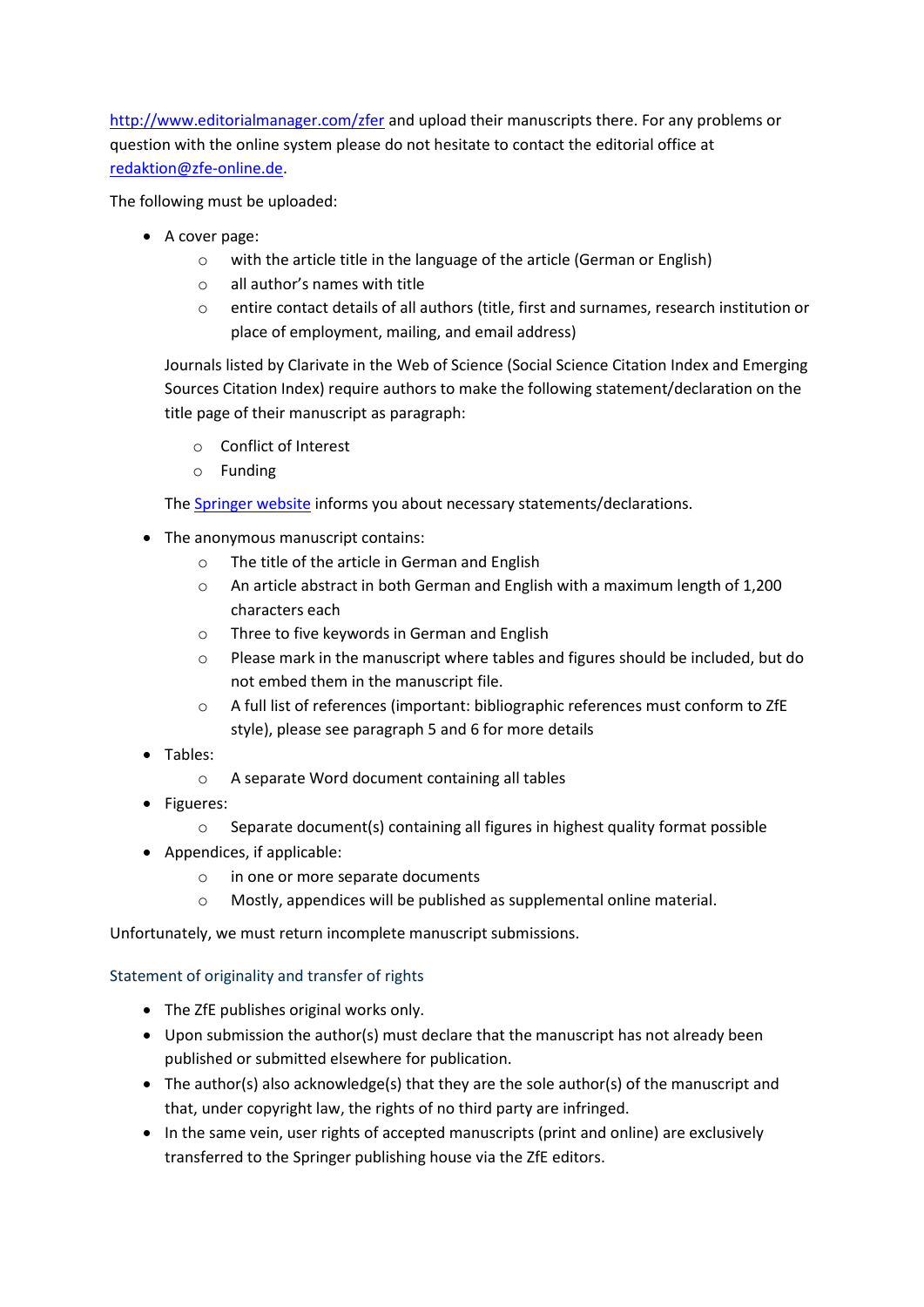• The editors reserve a right to correct manuscripts for reasons of excess length, harmonization of design and new orthography standards. Such corrections will be fed back with the authors, at latest at the proofreading stage.

### Anonymous review (double blind peer review)

- The ZfE uses the double blind peer review process. This means that author identities are concealed from reviewers and reviewers identities are concealed from authors throughout the review process.
- The anonymized manuscript (including uploaded abstract, tables, and appendices) will be forwarded to at least two reviewers. Please ensure that author name(s) and contact details appear on the separate cover page only. To further preserve anonymity please avoid selfcitations and references which identify the author(s) at time of review. The ZfE will not be liable in instances of non-compliance where author(s) can be identified.

All of our reviewers are volunteers. We therefore ask for your patience while the review process is carried out. We do endeavor to return reviews to authors as quickly as possible. You can track the status of your manuscript via the Editorial Manager at any time. Following the completion of the review and editorial decision-making processes, the corresponding author will be informed of the final decision on the manuscript by e-mail.

# 4. Details about the structure of the manuscript

Because the ZfE publishes a broad range of articles, we ask that authors are especially clear in communicating to readers both the objectives and relevance of their respective contributions. In order to achieve clarity and coherence in empirical articles, the guidelines listed in the Publication Manual of the American Psychological Association (APA) are particularly helpful.

Usually, empirical articles should be structured and divided in the following way:

- 1) Introduction and presentation of the research question
- 2) Theoretical framework, state of the art and constructing the research question and aims
- 3) Method(s)
- 4) Findings
- 5) Discussion

Each section will be explained in more detail below. Guidelines should be chosen and adapted for theoretically oriented articles.

## 4.1 Introduction and presentation of the research question

Your research aims and the nature of the research problem should be specified at the beginning of your introduction. The aims and issues should be described clearly and precisely. Avoid using technical terms or abbreviations that would be unfamiliar to laypersons in your field.

# 4.2 Theoretical framework, state of the art, and constructing the research question and aims

Following the introduction of the research question, summarize the current state of the art by referring to studies and theories that are related to the research in the article. You should not give a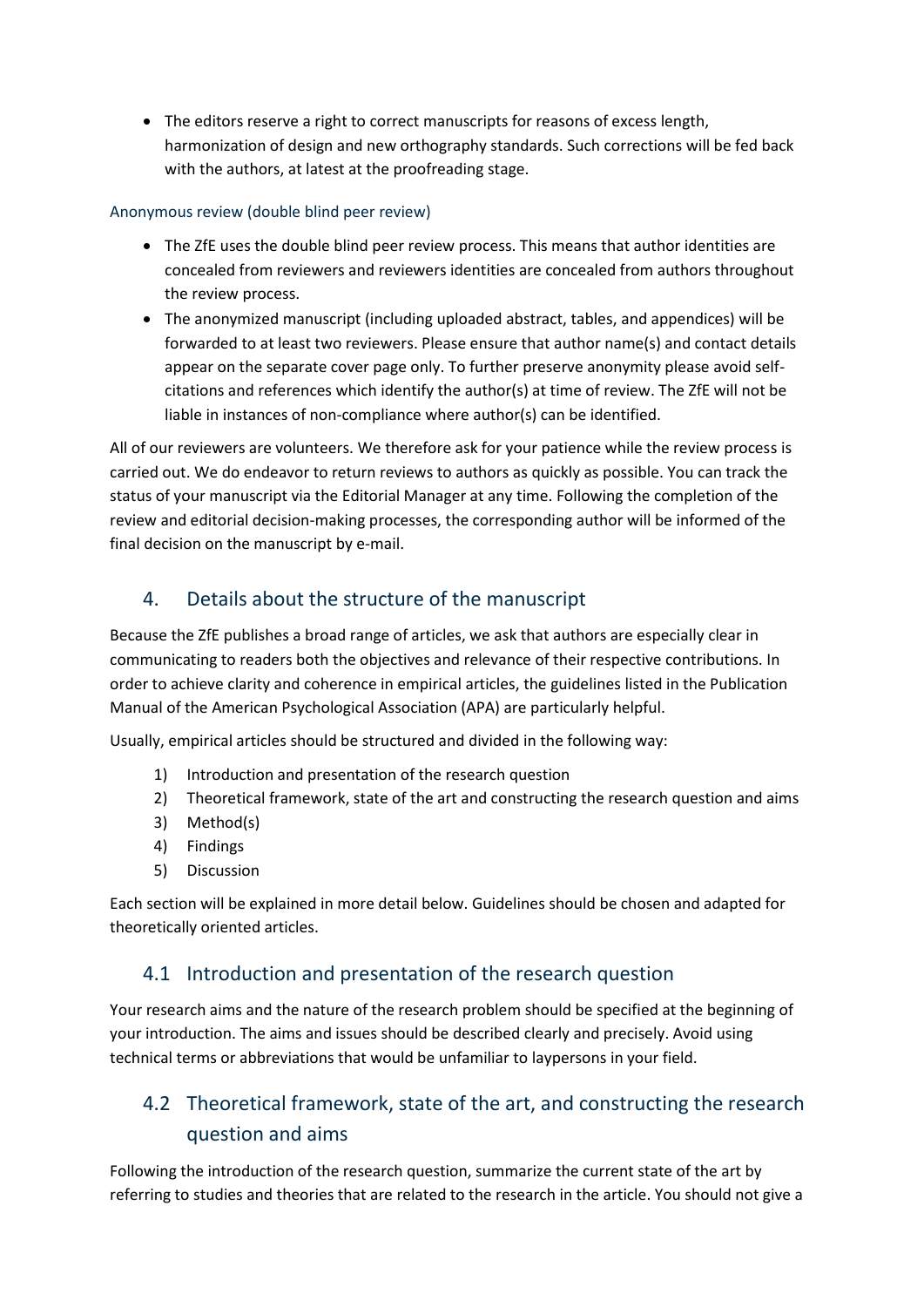complete historical review of literature on the subject but refer instead, where possible, to summary works. At this point you can also identify and critique pertinent flaws in previous studies – this should always be done fairly.

Finally, describe your approach to solving the research problem you have outlined. From the literature review you should develop a concrete research question that you aim to answer in your research article. You should also explain your hypotheses and guiding assumptions.

# 4.3 Method(s)

This section should comprehensibly describe your own study. Provide readers with a short and precise overview of the important details of the study, including information about the participants, study design and implementation, the instruments used, the evaluation process, and steps of analysis.

Articles based on quantitative studies should contain general information on the study design (for example, longitudinal or cross-sectional design), as well as information on the participants and the sample. Please note the number of participants in the study. Outline general characteristics of participants (for example, age and gender) and how they were recruited for the study. Indicate whether participants received compensation for taking part in the study. Also describe how participants were assigned to different experimental conditions, where applicable. When referring to qualitative studies, please provide details on access to the field and explain the mode of sampling (e.g. theoretical sampling based on …).

In contributions relating to quantitative and qualitative studies, it is necessary to clarify which mode of operation was chosen for collecting and analysing the data. Reports of quantitative studies should include information on instruments (surveys, tests, codes of practice, etc.) and methods of analysis. Describe in detail the dependent and independent variables and give examples where possible. Show the reliability and validity of the collected data and analysis. Describe your methods of analysis, including statistical analyses and explain your particular choice of method(s). If you have used less well known or complex methods, please include a brief description of them at the beginning. Moreover, evidence should be provided for a sufficient statistical power for finding the studied effects. In qualitative studies, the choice of method should be substantiated in terms of the object of research, the research questions and aims. If methods of assessment and analysis were modified or developed, modifications should be outlined. Please explicate how assessment and analysis phases align. In multimethod assessments, an additional need is given for reasoning and justifying with respect to the study design and their findings. A brief description of the study procedure should follow. Please also report return and dropout rates or other special circumstances of the field access. Please note that groups, instruments, and variables should always be named within the article in such a way that readers can readily understand and recall their function in the study. Abbreviations should therefore be avoided wherever possible.

Please report on all ethical problems (including those that arose in the course of the study) and the ways in which you dealt with them.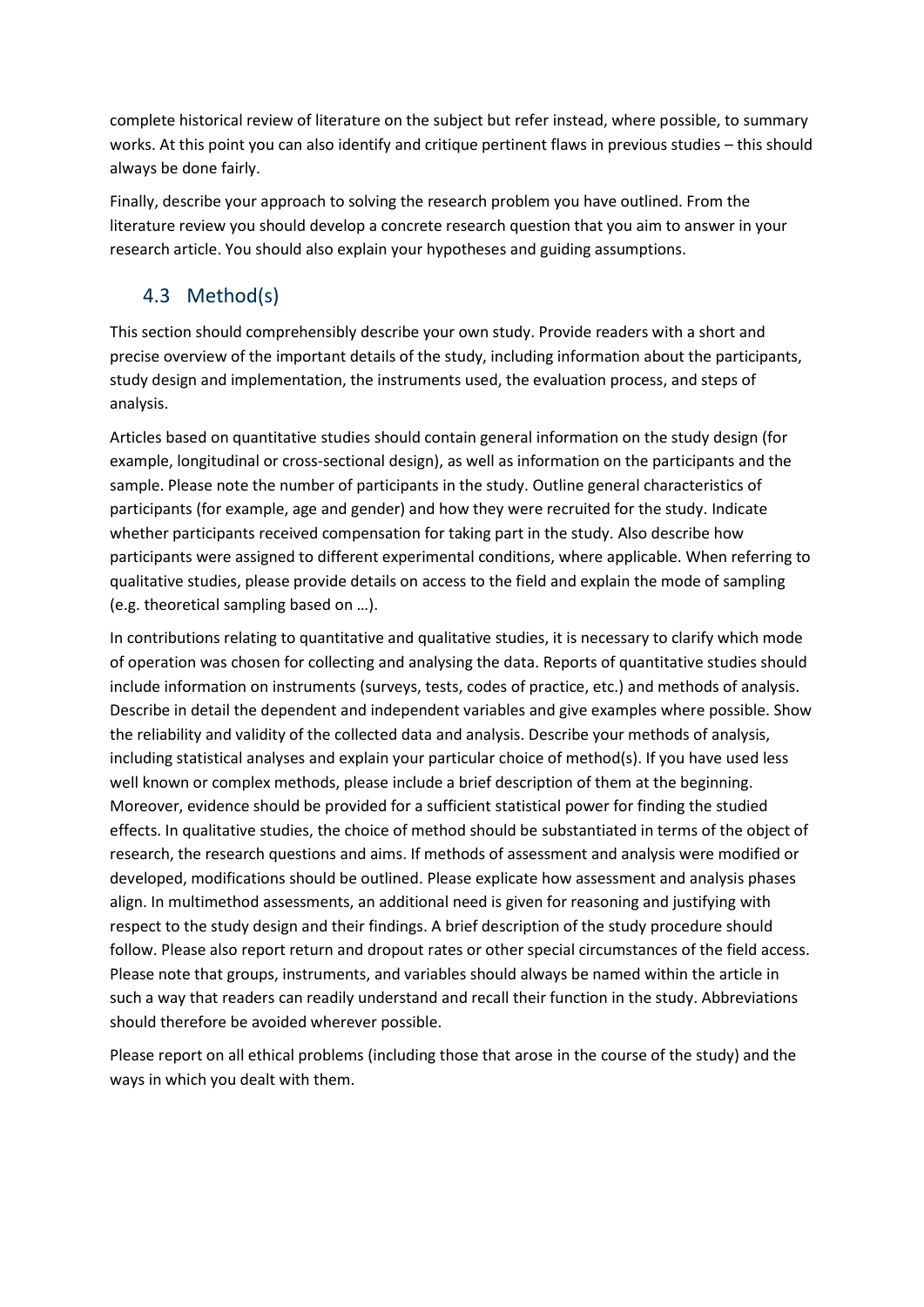## 4.4 Findings and Results

Outline at the beginning of this section how your study met the necessary requirements to examine and answer your questions and hypotheses. It generally follows that the key findings are first reported, followed by any further findings. Please pay attention to the following guidelines:

- Reiterate your hypotheses, aims, and question (e.g. *Our first question referred to…*).
- Reiterate the measured behaviours and practices in the study (e.g. *According to scale, men show…*).
- Respond to your hypotheses.
- Convey your results intelligibly through numbers (e.g. *A rise in … leads to …*).
- Draw your conclusions from your results (e.g. *Men show … only in conditions of …*).

Furthermore, please

- Describe the relevant aspects of the data set (e.g. sample size, mean values, correlation matrices) so that your results and possible alternative hypotheses are understandable. Give evidence that your study has sufficient statistical power to uncover the effects you wish to examine.
- Report on the statistical (alpha level or p-value) and practical significance of the effects uncovered by your study. Since neither the alpha level nor the p-value permit any assertion on the extent of the discovered effects or the strength of association, these elements must be additionally reported.
- Highlight the relevance of values found in statistical inferences (e.g. F-Test, t-Test or chisquare). Report on variance, effect direction, confidence interval (95% or 99%) and the probability of finding such or a more extreme value.
- Once you have quantitatively detailed your results, describe them on the basis of applicable examples and scenarios.
- More complex results should also be presented in tables or figures.

Where qualitative data have been collected, describe in a transparent and detailed manner how you reached your findings (e.g. categorisation schema, participant responses). Cite sample responses that represent your findings as well as possible. Pay attention to and report on the relevance and impact of questions asked and the methods used to elicit data. Especially in the case of well-known and proven assessment procedures, it is not necessary to outline the procedures in detail. You should illustrate how findings were gained from the material, how their validation was ascertained, and in how far introspection is possible. Think of possible alternative interpretations as is constitutive for reconstructive research as well as empirically grounded opposite perspectives and/or comparative cases.

## 4.5 Discussion

The aim of the Discussion is to answer hypotheses/research questions with regard to the evidence presented and to discuss the study's findings in this context. Make sure that your discussion builds on the theoretical framework outlined in the introduction.

You should answer the following questions in this section:

- Could the hypothesis/hypotheses be confirmed?
- Has your study provided new knowledge?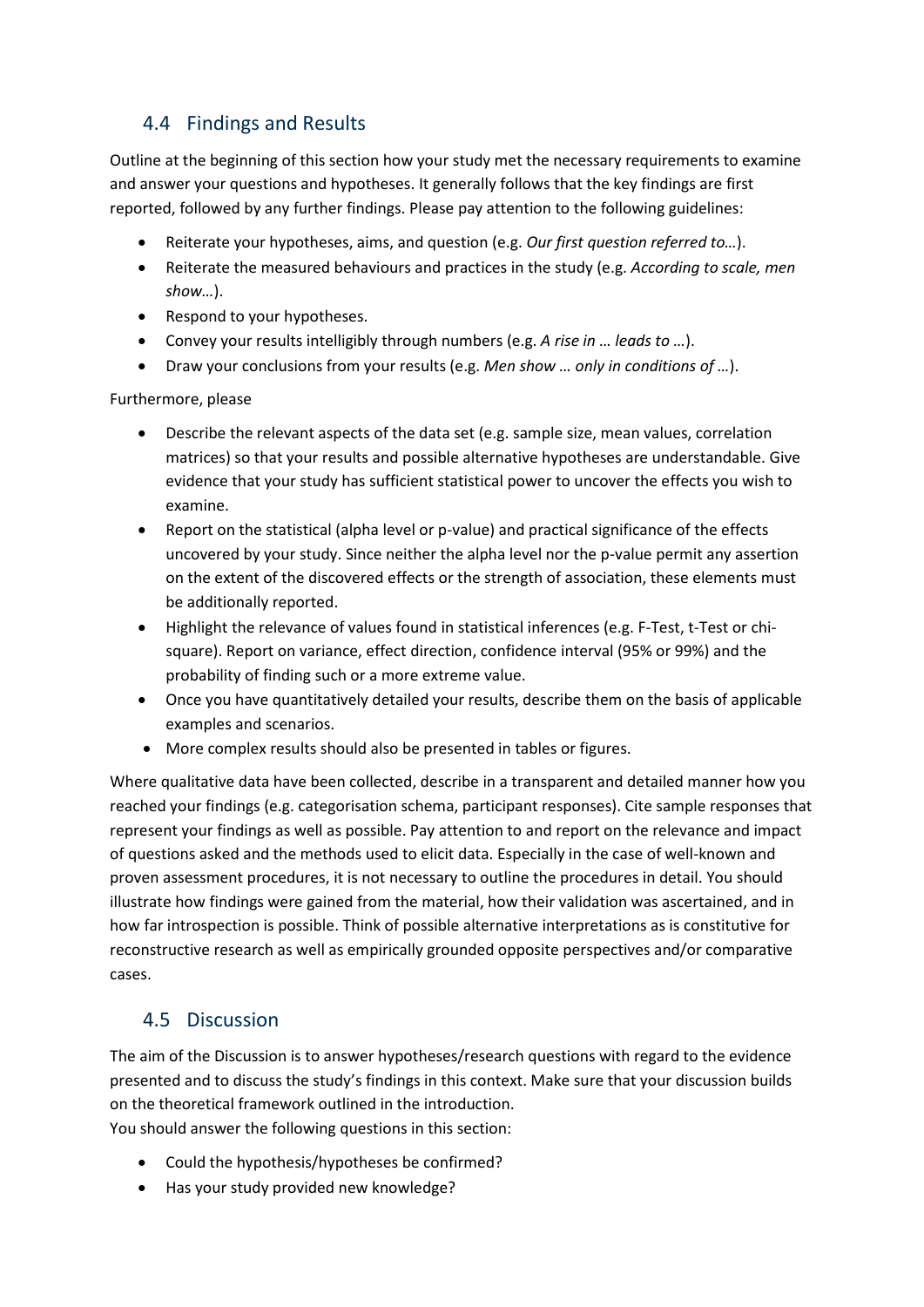What relation does your work bear to other studies?

A discussion of the strengths and weaknesses of your study should then follow:

- How appropriate are the data to answer the research question(s)?
- Which aspects of the study (methodology, sample, analyses) potentially limit the generalisability of your findings?
- Are there questions that remain unanswered?
- What are the particular strengths of your study?

Finally, discuss the theoretical and practical implications of your study and the conclusions that you draw from your work. Use the appropriate academic discourse, yet also provide an interesting conclusion for researchers who are non-experts in the field.

## 5. Style Guide

### Manuscript format

- All manuscripts must be submitted in the format of the American Psychological Association (Springer APA Style). See details below.
- Each manuscript should have an abstract in both German and English of no more than 1,200 characters, and three to five keywords in German and English (see chap. 3).
- The title of the article should be formulated in both German and English (see chap. 3).

#### Formatting

- Font: Times New Roman, font size 12 pt (for endnotes font size 10 pt), 1.15 spacing
- Pages numbered bottom right
- Headings numbered and bold
- Indent after each paragraph
- Emphases in text in italics.

#### In-text referencing

- Citations must be assigned page numbers.
- Avoid secondary citations.
- Paraphrases and general references to literature should be indicated by "cf"*.*
- When the reference name appears before the citation, please reference as follows:
	- a) … as Nohl (1933, p. 123) claimed: "Education is …"
	- b) Harney and Krüger (1997, p. 11) give reasons for…

Always spell "and"; "&" is never used in the main text.

### Further examples of referencing

- "Citation" (Schleiermacher 1983, p. 9)
- "Citation" (Harney and Krüger 1997, p. 11)
- "Citation" (Lüders et al. 1996, p. 210 f.) "et al." is used for three or more authors/editors. However, please list all names in the bibliography.
- Paraphrased text (cf. Oelkers and Tenorth 1991, p. 14)
- Two works published in the same year (cf. Mollenhauer 1988a, 1988b)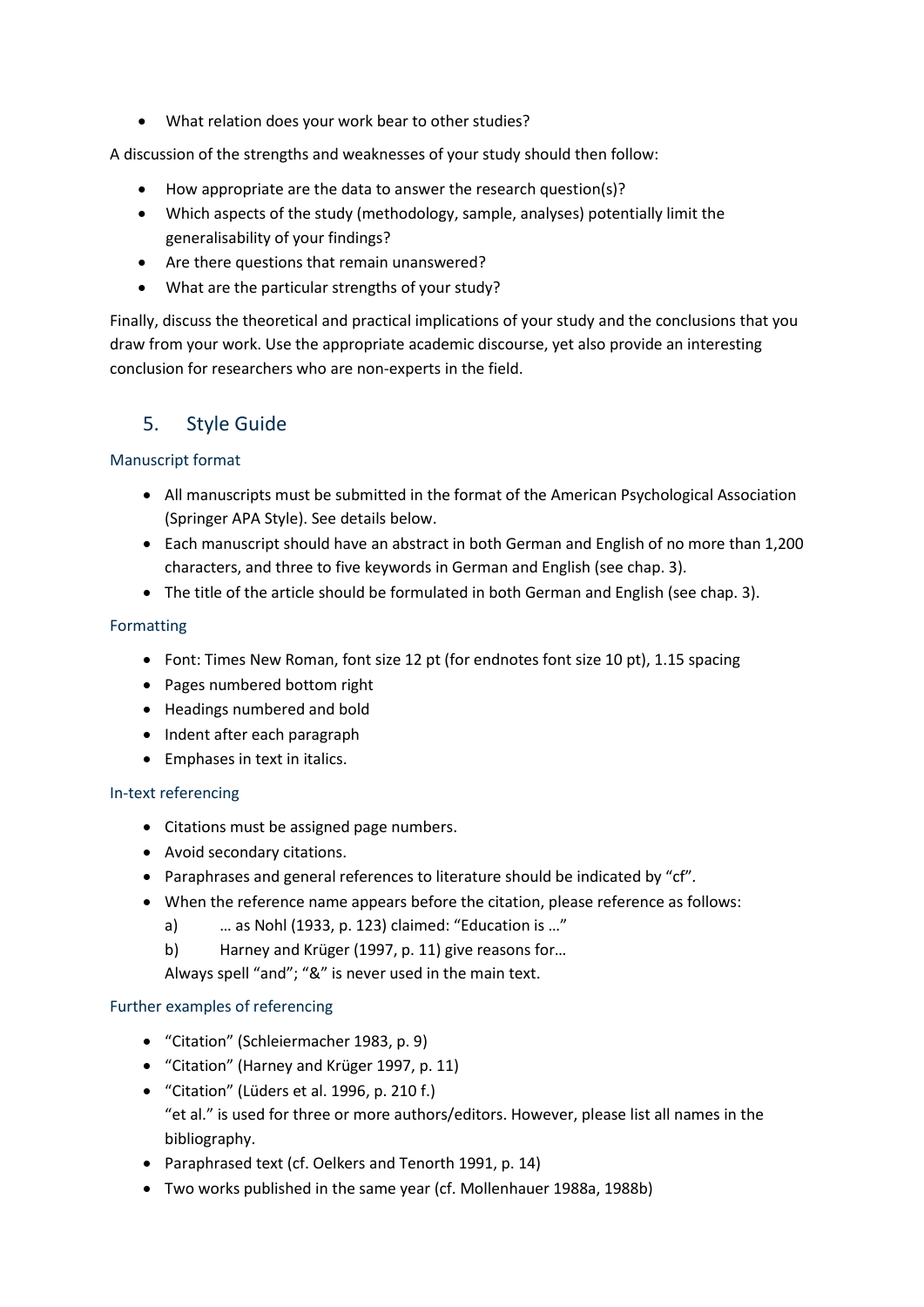Multiple authors in one reference appear in alphabetical order (Flitner 1977; Scheuerl 1959)

### Abbreviations

 Common abbreviations such as "e.g." or "ca." may be used. Others are allowed where a conventional acronym has been introduced in the text: "The European Educational Research Association (EERA) … EERA is …"

## Tables and figures

- All tables and figures should be uploaded separately via the Editorial Manager at time of manuscript submission (see chapter 3).
- Identify in the manuscript where they are to be included.
- In-text references to tables and figures should be formulated in such a way that their actual placement can be selected by ZfE: ("cf. Tab. 1); "Fig. 1 shows…" Images must be provided in a generally readable format and of the highest resolution possible.
- In-text references to tables and figures are abbreviated to "Tab." and "Fig." They are, however, spelled out for table and figure captions and without colon (e.g. **Tab. 4** Correlation matrix of variables used in the regression model).

## **Notes**

- Notes are only permitted as endnotes and are to be used as sparingly as possible.
- They should be limited to explanations that are necessary to understand content in the text.
- Please use the automatic endnote tool in your word processing program.
- The usage of footnotes is not possible.

# 6. Bibliography in ZfE-Style (oriented to the Springer-APA-Style)

All cited references in the text must be listed in the bibliography. Please list only literature that has been referenced in the text. Each bibliographical reference begins on a new line and should be listed as such:

- 1. Alphabetically according to surname of the first named author or editor followed by first name(s) initial(s) (Meyer, H. L. *before* Meyer, M. A.),
- 2. Co-authors: Works with one co-author appear before those with two co-authors, etc.,
- 3. Year of publication. Where there is more than one publication by the same author(s), list in reverse chronological order (i.e. oldest first).

All authors and editors must be listed in bibliographical references. First (given) names are indicated by initials and generally follow the surname. Where there are two authors or editors, their names are linked by a comma and "&". Where there are more than two authors or editors, their names are linked by comma; before the final named author use a comma and "&". The "(eds.)" indicator should appear after the last named editor only (see examples below). For articles from a collective work the following applies in relation to the editors: where there are two editors only, their names are linked by a comma and "&"; for three or more editors, their names are linked by commas with a comma and "&" before the final named editor (see examples below).

Please also note from the examples listed below that independent titles (monographs, collected editions, journal titles) must be italicized. The publisher name must also be included for all books.

For more details please pay attention to the following examples.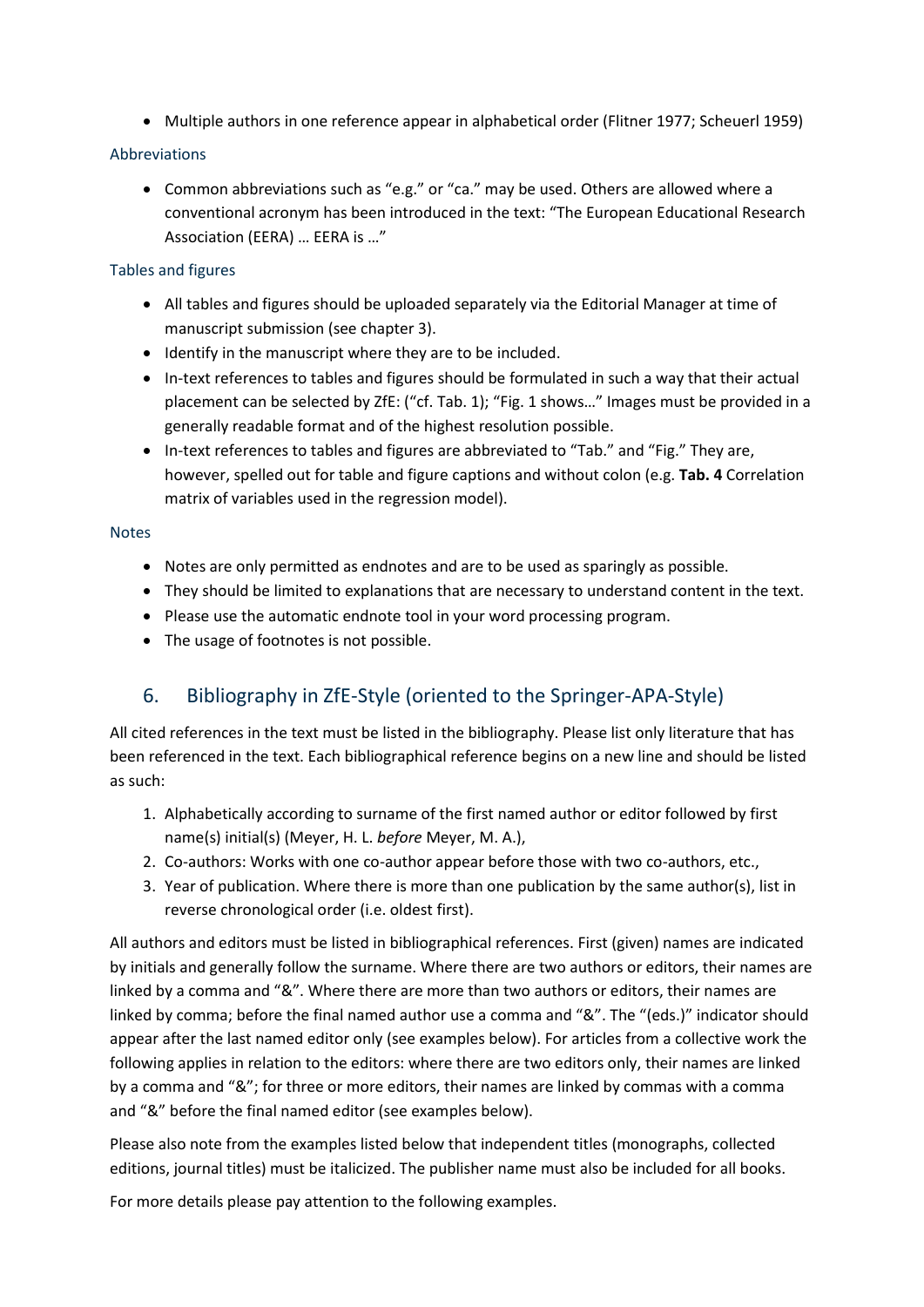*Journal article with five named authors (referenced in text: "Blanz et al. 1986"):* Blanz, B., Geisel, B., Laucht, M., Esser, G., & Schmidt, M. H. (1986). Zur Rolle des Vaters in der Entwicklung von Kindern im Schulalter. *Zeitschrift für Kinder- und Jugendpsychiatrie, 14*(1), 5–31.

*Authors with double-barrelled names without hyphen:*

Fox Keller, E. (1985). *Reflections on Gender and Science*. New Haven: Yale University.

#### *Three named authors with indicated edition:*

Watzlawick, P., Beavin, J. H., & Jackson, D. D. (1985). *Menschliche Kommunikation* (7th edition). Bern: Huber.

### *Edited volume:*

Borrelli, M., & Ruhloff, J. (eds.). (1996). *Deutsche Gegenwartspädagogik* (2nd edition). Baltmannsweiler: Schneider Hohengehren.

### *Essay from an edited volume having two editors:*

Altrichter, H. (2010). Schul- und Unterrichtsentwicklung durch Datenrückmeldung. In H. Altrichter & K. Maag Merki (eds.), Handbuch Neue Steuerung im Schulsystem (pp. 219–254). Wiesbaden: Springer VS.

#### *Essay from an edited volume having more than two editors:*

Bonsen, M., Büchter, A., & Peek, R. (2006). Datengestützte Schul- und Unterrichtsentwicklung – Bewertungen der Lernstandserhebungen in NRW durch Lehrerinnen und Lehrer. In W. Bos, H. G. Holtappels, H. Pfeiffer, H.- G. Rolff, & R. Schulz-Zander (eds.), *Jahrbuch der Schulentwicklung* (pp. 125–148). Weinheim: Juventa.

#### *Magazine article (please also use page number):*

Hengst, H. (1984). Kindheit als Fiktion oder das Verschwinden der Flügelkleider. *Die Zeit, No. 41,* 05.10.1984, p. 38.

#### *Article in journal paginated by volume:*

Müller, K. (1996). Kontingenzen der Transformation. *Berliner Journal für Soziologie, 6,* 449‒466.

### *Article in journal paginated by issue:*

Treml, A. K. (2006). Kann durch Erziehung die Gesellschaft verändert werden? *Zeitschrift für internationale Bildungsforschung und Entwicklungspädagogik ZEP, 29*(1/2), 2–10.

### *Essay from an edited volume with indicated edition:*

Winkler, M. (2006). Erziehung. In H.-H. Krüger & W. Helsper (eds.), *Einführung in Grundbegriffe und Grundfragen der Erziehungswissenschaft* (7th edition., pp. 53–69). Opladen: Barbara Budrich.

#### *Institution/organisation as editor, abbreviated in text:*

KMK (2010) = Konferenz der Kultusminister der Länder in der Bundesrepublik Deutschland. (2010). *Konzeption der Kultusministerkonferenz zur Nutzung der Bildungsstandards für die Unterrichtsentwicklung*. Köln: Carl Link.

#### *Internet document:*

Statistisches Bundesamt Deutschland (2000). *Bevölkerungsentwicklung Deutschlands bis zum Jahr 2050.* Ergebnisse der 9. koordinierten Bevölkerungsvorausberechnung. Wiesbaden. http://www.destatis.de/download/veroe/bevoe.pdf. Accessed: 20. June 2005.

#### *From a special issue journal:*

Diefenbach, H., & Nauck, B. (1997). Bildungsverhalten als "strategische Praxis": Ein Modell zur